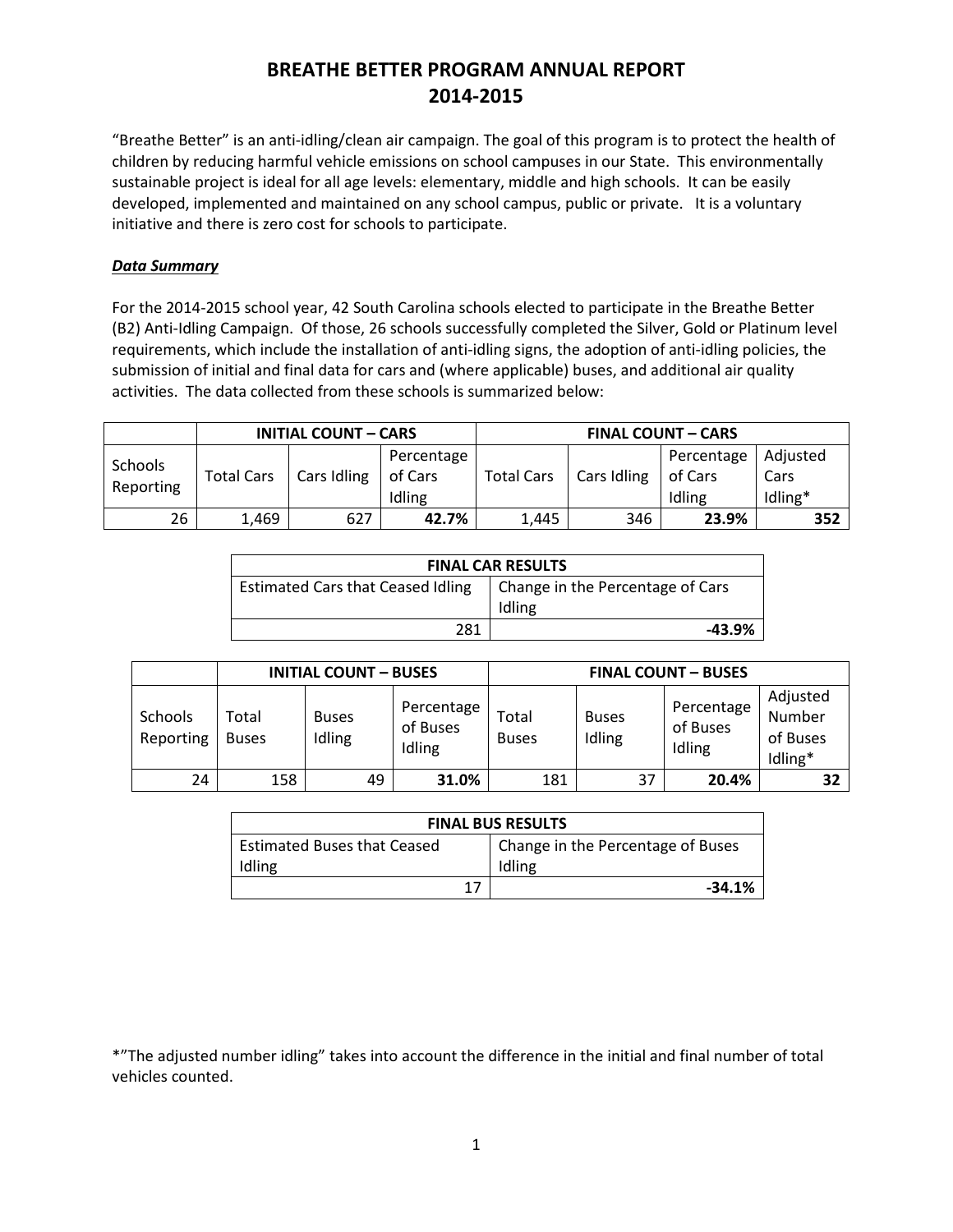### *Students and Others reached by the B2 Campaign, by School*

**Table 1: Enrollment at B2 Schools Submitting Initial and Final Counts** 

- **16,375 students enrolled**
- **1,469 parents and guardians impacted**
- **181 bus drivers impacted**

#### **Enrollment at B2 Schools Submitting Initial and Final Counts**

| Region                  | <b>Participating Schools by County</b> | <b>Students</b><br><b>Enrolled</b> | <b>Total # of Students</b> |
|-------------------------|----------------------------------------|------------------------------------|----------------------------|
| <b>Central Midlands</b> | <b>Lexington County</b>                |                                    |                            |
|                         | Deerfield Elementary                   | 470                                |                            |
|                         | H.E Corley Elementary                  | 482                                |                            |
|                         | <b>Richland County</b>                 |                                    |                            |
|                         | A.C. Moore Elementary                  | 384                                |                            |
|                         | Longleaf Middle                        | 664                                |                            |
|                         | Summit Parkway Middle                  | 1,189                              |                            |
|                         | <b>York County</b>                     |                                    |                            |
|                         | <b>Ebinport Elementary</b>             | 623                                |                            |
|                         | Doby's Bridge Elementary               | 481                                |                            |
|                         | <b>Orchard Park Elementary</b>         | 785                                | 5,087                      |
| <b>Pee Dee</b>          | <b>Horry County</b>                    |                                    |                            |
|                         | <b>Burgess Elementary</b>              | 750                                |                            |
|                         | Ocean Bay Middle                       | 1,161                              |                            |
|                         | Seaside Elementary                     | 644                                | 2,555                      |
| <b>Upstate</b>          | <b>Anderson County</b>                 |                                    |                            |
|                         | Hunts Meadow Elementary                | 428                                |                            |
|                         | Wren Elementary                        | 542                                |                            |
|                         | <b>Greenville County</b>               |                                    |                            |
|                         | Buena Vista Elementary                 | 835                                |                            |
|                         | Camperdown Academy                     | 114                                |                            |
|                         | Christ Church Episcopal School         | 1,128                              |                            |
|                         | Dunbar Child Development Center        | 200                                |                            |
|                         | Oakview Elementary                     | 969                                |                            |
|                         | <b>Taylors Elementary</b>              | 780                                |                            |
|                         | <b>Oconee County</b>                   |                                    |                            |
|                         | <b>Blue Ridge Elementary</b>           | 590                                |                            |
|                         | <b>Pickens County</b>                  |                                    |                            |
|                         | <b>Central Elementary</b>              | 327                                |                            |
|                         | Dacusville Middle                      | 349                                |                            |
|                         | Daniel High                            | 1,101                              |                            |
|                         | <b>Holly Springs Elementary</b>        | 197                                |                            |
|                         | Liberty Middle                         | 500                                |                            |
|                         | Pickens Middle                         | 682                                | 8,742                      |
| <b>Total Impacted</b>   |                                        |                                    | 16,375                     |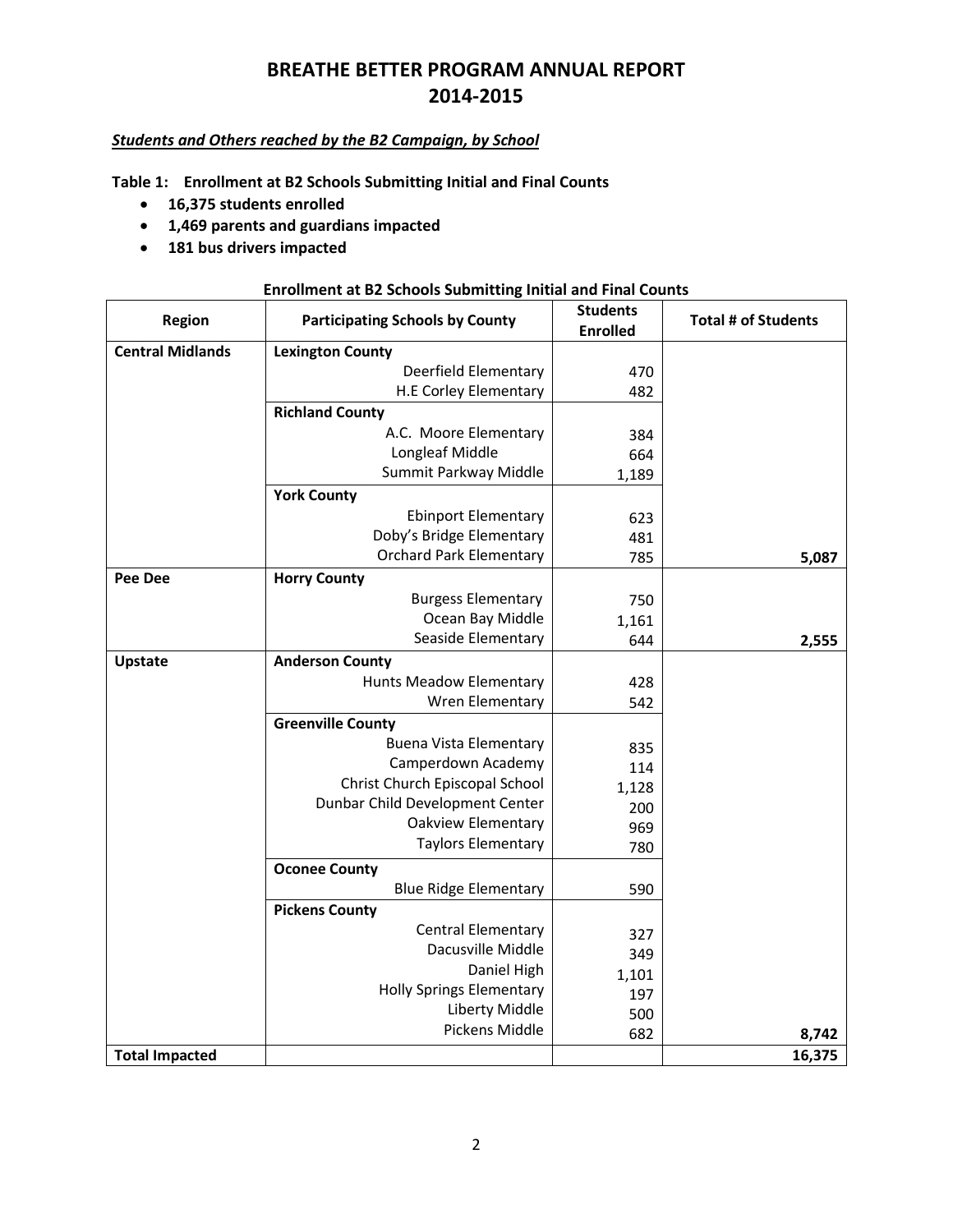Schools participating at the Bronze levels agreed to install anti-idling signs, adopt anti-idling policies, and complete an additional air quality activity. Bronze level schools and other schools submitting less than two sets of data are listed in the table below.

### **Table 2: Enrollment at Bronze level B2 Schools and Other Schools with less than Two Counts Submitted**

- **10,747 students enrolled**
- **Parents and guardians from seven Bronze level schools impacted, in addition to 429 parents and guardians from schools where an initial count only was completed**
- **Bus drivers from seven Bronze level schools impacted, in addition to 50 bus drivers from schools where an initial count only was completed**

| <b>Region</b>           | <b>Participating Schools by County</b> | <b>Students</b> | <b>Total # of Students</b> |
|-------------------------|----------------------------------------|-----------------|----------------------------|
| <b>Central Midlands</b> | <b>Lexington County</b>                |                 |                            |
|                         | Dutch Fork Elementary                  | 504             |                            |
|                         | Harbison West Elementary               | 512             |                            |
|                         | <b>Richland County</b>                 |                 |                            |
|                         | <b>Brockman Elementary</b>             | 262             |                            |
|                         | North Springs Elementary               | 735             |                            |
|                         | Westwood High                          | 1,345           |                            |
|                         | <b>York County</b>                     |                 |                            |
|                         | Springfield Elementary                 | 585             |                            |
|                         | <b>Sugar Creek Elementary</b>          | 705             | 4,648                      |
| Lowcountry              | <b>Charleston County</b>               |                 |                            |
|                         | Lowcountry Leadership Charter School   | 400             | 400                        |
| <b>Pee Dee</b>          | <b>Horry County</b>                    |                 |                            |
|                         | <b>Williams Middle</b>                 | 692             | 692                        |
| <b>Upstate</b>          | Greenville                             |                 |                            |
|                         | A.J. Whittenburg Elementary            | 497             |                            |
|                         | Duncan Chapel Elementary               | 680             |                            |
|                         | Fountain Inn Elementary                | 725             |                            |
|                         | Hillcrest Middle                       | 1,001           |                            |
|                         | Stone Academy                          | 609             |                            |
|                         | West Oak High                          | 965             |                            |
|                         | <b>Pickens County</b>                  |                 |                            |
|                         | Chastain Road Elementary               | 530             | 5,007                      |
| <b>TOTAL STUDENTS</b>   |                                        |                 | 10,747                     |

#### **Enrollment at Bronze Level B2 Schools and Other Schools with Less than Two Counts Submitted**

### *Outcome #1: Audience Reached*

During the 2014-2015 school year, the Breathe Better Campaign involved approximately 27,122 students. At schools where at least one count was completed, 2,129 parents and bus drivers were impacted; many additional drivers were impacted at the seven Bronze level schools where no counts were done.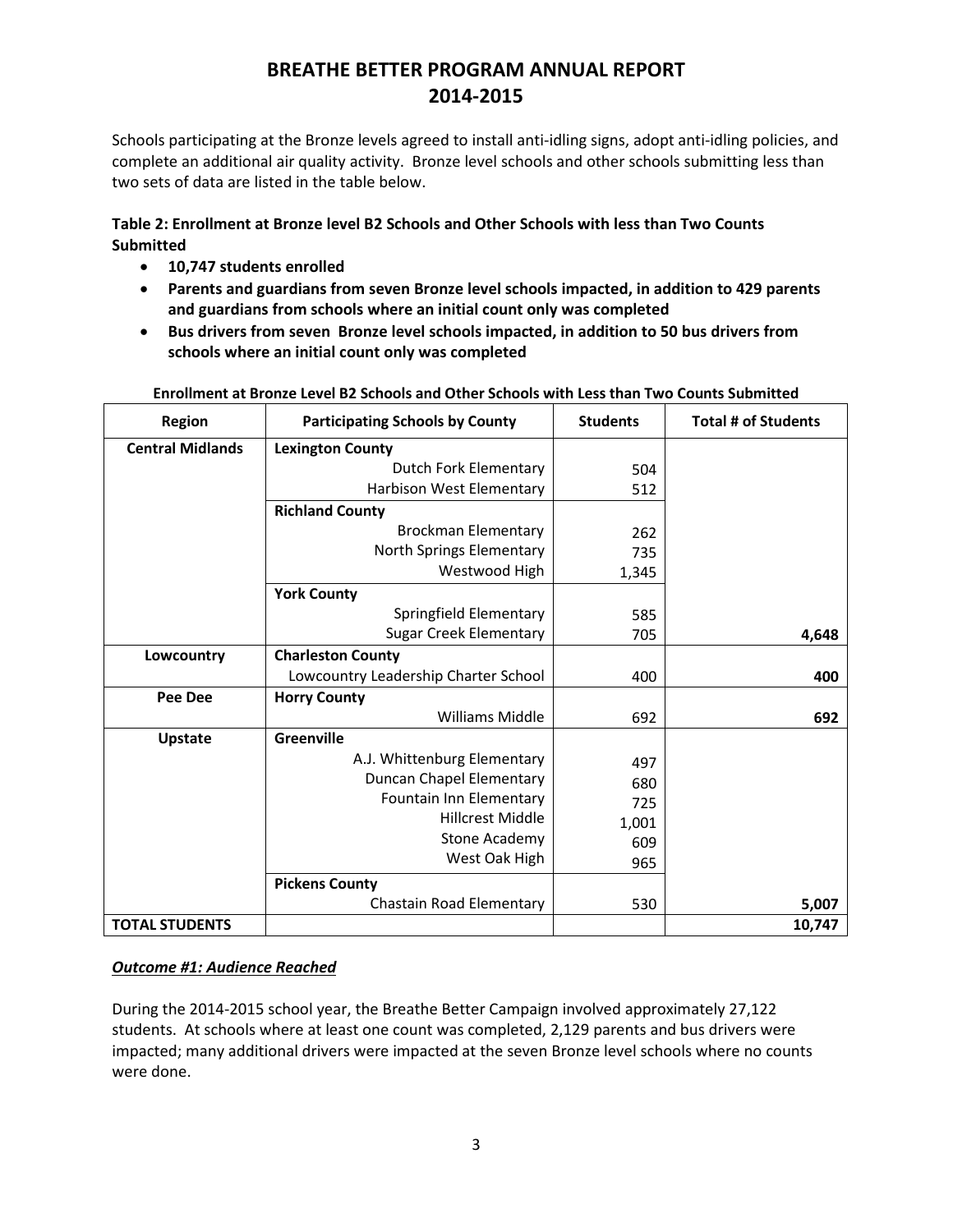### *Outcome #2: Behavior Change Observed:*

Of the 26 schools that submitted initial and final counts, 42.7**%** of car drivers were idling while waiting in the car line at the initial count. At the final count the percentage of cars idling had decreased to 23.9%, a 43.9% reduction. Of bus drivers, 31.0% were idling at the initial count and 20.4% were idling at the final count, a 34.1% reduction.

 Of the schools submitting data in the 2014-2015 school year, eight were participating for the first time, and 18 had participated in B2 the previous school year (2013-2014). At the initial count, a higher percentage of car drivers from schools repeating the program were idling relative to car drivers at new B2 schools who had not yet been exposed to the B2 anti-idling message (44.8% vs. 35.9%). Car drivers at the new B2 schools also outperformed the continuing schools at the final count (20.6% idling, vs. 24.8% for car drivers at continuing schools).

Bus drivers from continuing schools appeared to retain the anti-idling message over the summer better than car drivers; 35.9% of buses at the new B2 schools were found idling during the initial count, while just 27.7% of buses at continuing schools were idling. Of all categories of drivers, bus drivers at continuing schools had the lowest idling rates at the final count, 18.8%.

Overall idling rates for both new and continuing schools dropped substantially from the initial count to the final count. This demonstrates the benefits of continuing with B2 data collection, as well as the antiidling message, after the initial year of participation.

A comparison of initial to final counts for the continuing school demonstrates the benefits of continuing with B2 data collection as well as the anti-idling message.

**Note: This data is self-reported and may contain some inconsistencies, some of which are related to weather. In addition, the data sets are small. Despite these factors, the overall trend has been towards positive behavioral change.** 

### *Outcome #3: Emissions Reductions Estimated*

Emissions reductions are estimated for the following pollutants: carbon dioxide  $(CO<sub>2</sub>)$ , volatile organic compounds (VOCs), carbon monoxide (CO), oxides of nitrogen (NOx) and particulate matter (PM). Proportionate quantities of priority and toxic chemicals are also reduced.

Due to the varying circumstances at these schools and several confounding factors (ex. effect of weather on drivers' behavior), the following assumptions are necessary to estimate quantitative emissions reductions:

- All participating drivers avoided idling on all 180 days of the 2014-2015 school year (participation started at different times of the year and may have varied at times). Each driver reduced daily idling time by **15 minutes** on average (based on anecdotal observations from participating schools).
- School buses consume fuel at **0.5 gallons/hour** while idling (http://www.epa.gov/cleanschoolbus/antiidling.htm). Personal vehicles consume an average of **0.375 gallons/hour** at idle (https://www.fueleconomy.gov/feg/driveHabits.jsp).